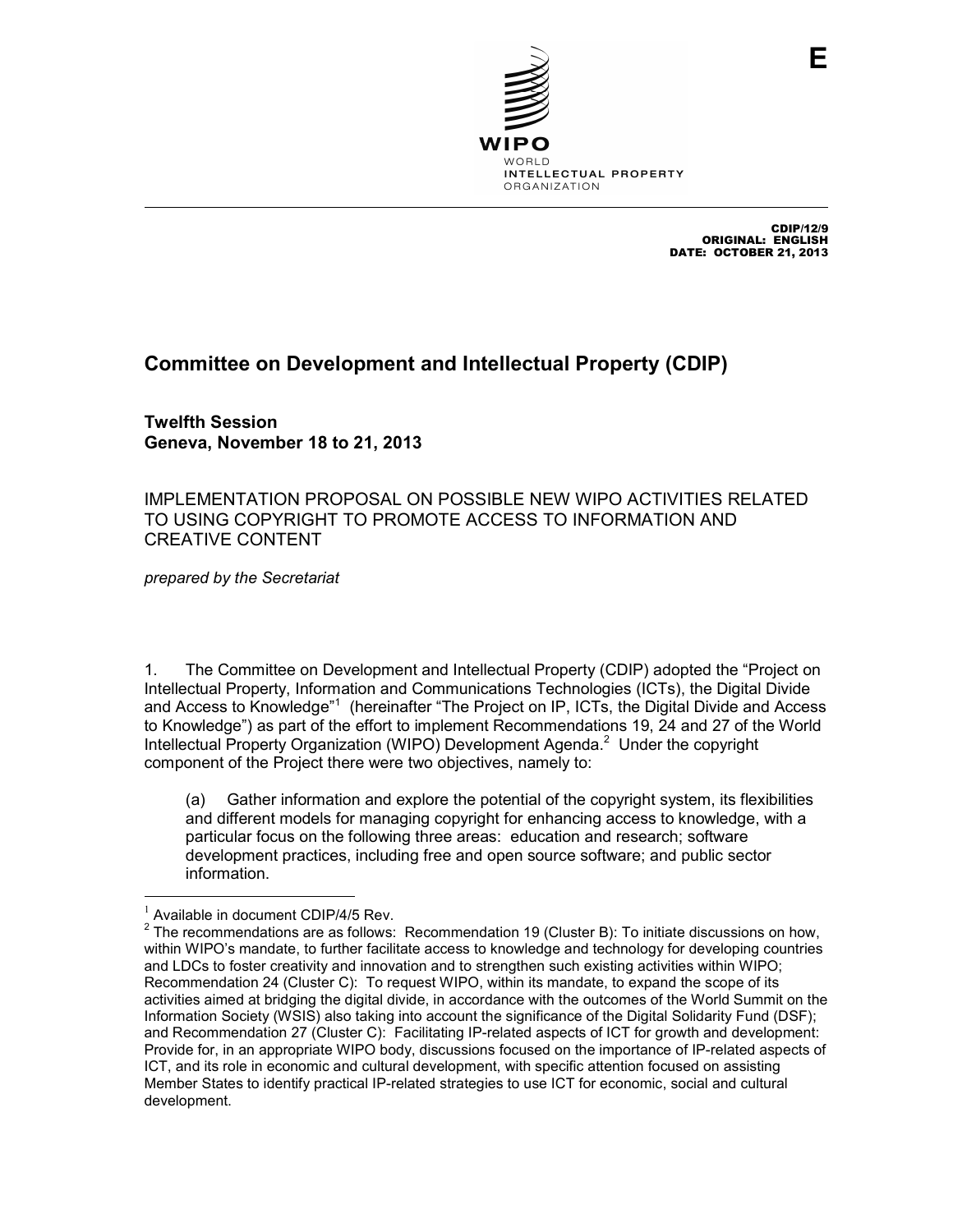(b) Conduct an interdisciplinary evaluation of opportunities for WIPO, within its mandate, to engage in new activities that help Member States achieve their development goals through enhancing access to knowledge.

2. In order to meet the first objective, the WIPO Secretariat commissioned the study "Using Copyright to Promote Access to Information and Creative Content" (hereinafter "Study on Copyright and Access") covering the aforementioned three areas (education and research, software, and public sector information). $3$  The study was discussed at the Tenth Session of the CDIP, held in November 2012, where Member States agreed<sup>4</sup> that:

*"().Taking into account the guidance given by the Member States, the Secretariat would arrange the preparation of an assessment of the feasibility for WIPO, within its mandate, to engage in new activities that could potentially assist Member States to achieve their development goals for submission to the next session of the Committee."*

3. The "Feasibility Assessment on Possible New WIPO Activities Related to Using Copyright to Promote Access to Information and Creative Content" (CDIP/11/6) was presented during the Eleventh Session of the CDPI, held from May 13 to 17, 2013. The document, prepared by an external consultant, contained a list of potentially appropriate activities that WIPO could undertake for each of the three areas previously identified. The document was discussed at the Session and Member States agreed<sup>5</sup> on the following terms:

*"The Committee discussed the Feasibility Assessment on Possible New WIPO Activities Related to Using Copyright to Promote Access to Information and Creative Content (CDIP/11/6). Some delegations expressed support for the proposals presented in the document and provided a number of comments and suggestions. Other delegations requested the Secretariat to prepare a more detailed implementation plan, including information on financial and human resource implications, to be considered at the next session of the Committee."* 

4. The present document and its annexes contain a detailed implementation plan of the six activities proposed in document CDIP/11/6, including an estimate of the human and financial resources required.

> *5. The Committee is invited to consider the information provided in the Annexes to this document.*

[Annexes follow]

l

<sup>&</sup>lt;sup>3</sup> See document CDIP/9/INF/3.

 $4$  See the document Summary by the Chair, page 3, paragraph 10(g), of the tenth session of the CDIP.

 $<sup>5</sup>$  See the document Summary by the Chair, page 3, paragraph 7(d), of the eleventh session of the CDIP.</sup>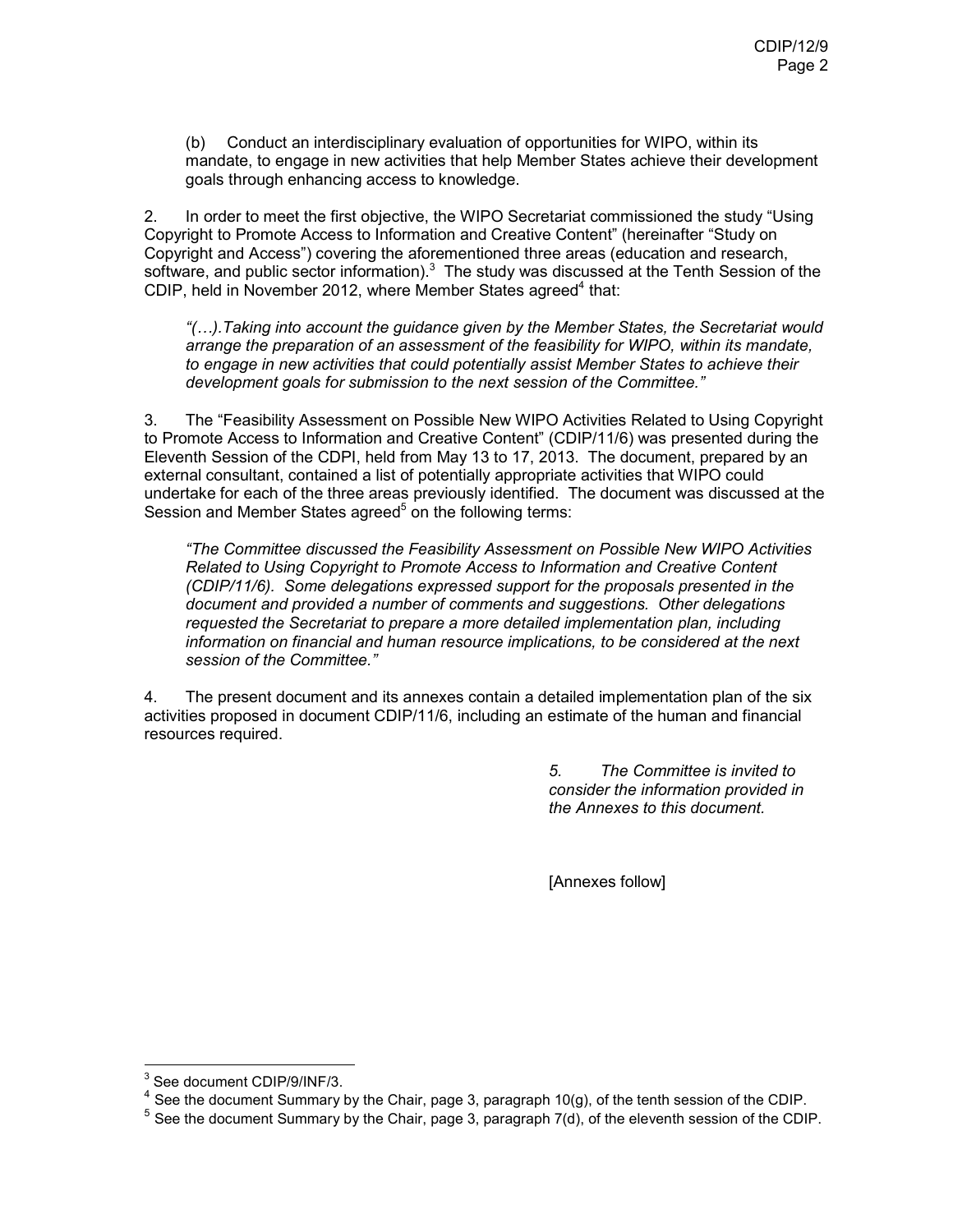| Title of<br>Activity/Initiative                        | Pilot Project on Creation of a Centralized Database in order to make<br>IP-Related Education and Research (E&R) Resources Available on<br>an Open Access (OA) Basis                                                                                                                                                                                            |  |  |
|--------------------------------------------------------|----------------------------------------------------------------------------------------------------------------------------------------------------------------------------------------------------------------------------------------------------------------------------------------------------------------------------------------------------------------|--|--|
| <b>Brief description of</b><br>the Activity/Initiative | This activity aims at providing technical and legal information on how<br>to make IP-related E&R resources available on an OA basis. It will<br>provide an opportunity for WIPO and its Member States as well as<br>other stakeholders to learn lessons and gain experience on<br>strategies and approaches to OA with respect to IP-Related E&R<br>resources. |  |  |
|                                                        | To achieve this goal, a first phase of the activity would focus on<br>selecting Member States that commit and express interest in<br>participating in the project.                                                                                                                                                                                             |  |  |
|                                                        | After the countries are determined, an external consultant should<br>undertake:                                                                                                                                                                                                                                                                                |  |  |
|                                                        | Research and analysis of the current copyright<br>(a)<br>management policies in local institutions providing IP-related<br>E&R resources;                                                                                                                                                                                                                      |  |  |
|                                                        | Identify the nature and type of IP-related E&R resources<br>(b)<br>that are produced by these institutions and those produced<br>abroad but that could be freely used and distributed by them;                                                                                                                                                                 |  |  |
|                                                        | Assess how the identified IP-related E&R resources<br>(C)<br>could be made publicly available in the selected Member<br>States;                                                                                                                                                                                                                                |  |  |
|                                                        | Propose cost efficient delivery strategies.<br>(d)                                                                                                                                                                                                                                                                                                             |  |  |
|                                                        | The proposed delivery strategies might require the involvement of<br>further resources, such as the creation of a database with materials<br>and information for technical and legal support and IP-related E&R<br>resources.                                                                                                                                  |  |  |
| <b>Target Beneficiaries</b>                            | Member States; international organizations; education and research<br>institutions; and civil society.                                                                                                                                                                                                                                                         |  |  |
| <b>Key WIPO Sectors</b><br>Involved and Links to       | Copyright Law Division and Copyright Infrastructure Division.                                                                                                                                                                                                                                                                                                  |  |  |
| <b>WIPO Programs:</b>                                  | This activity/initiative links to a number of WIPO Strategic Goals,<br>including Goal III - Facilitating the use of IP for development; and<br>Goal V - World reference source of IP information and analysis.                                                                                                                                                 |  |  |
| <b>Steps</b>                                           | Identification and selection of interested Member States<br>(i)<br>(up to three);                                                                                                                                                                                                                                                                              |  |  |
|                                                        | (ii)<br>Identification and selection of external consultant(s);                                                                                                                                                                                                                                                                                                |  |  |
|                                                        | (iii)<br>Agreement on Special Service Agreement (SSA) and                                                                                                                                                                                                                                                                                                      |  |  |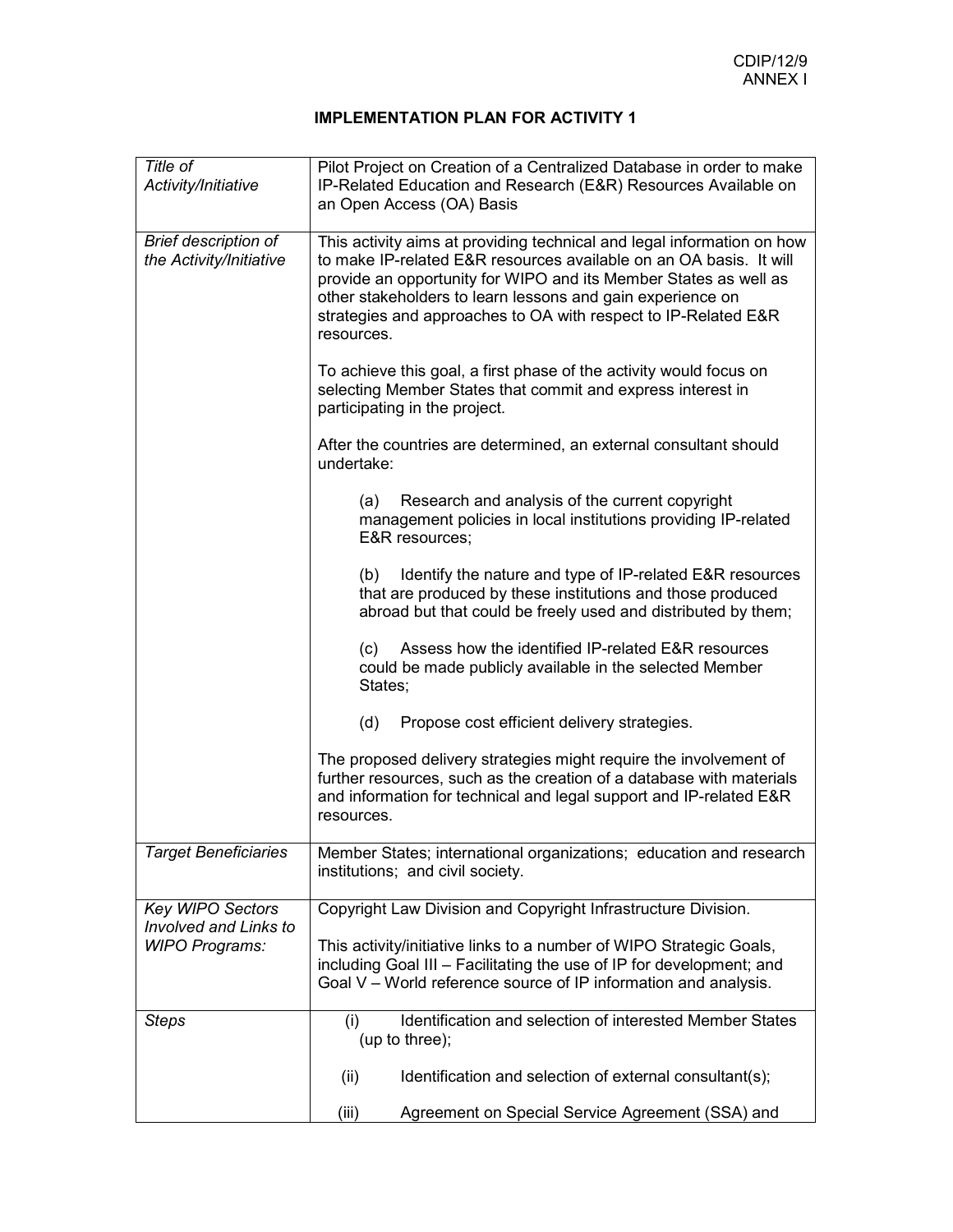|                  | Terms of Reference (TOR);                                                                                                                                                                                                                                                                 |                                                                                                                                      |  |
|------------------|-------------------------------------------------------------------------------------------------------------------------------------------------------------------------------------------------------------------------------------------------------------------------------------------|--------------------------------------------------------------------------------------------------------------------------------------|--|
|                  | Delivery of the assessment;<br>(iv)                                                                                                                                                                                                                                                       |                                                                                                                                      |  |
|                  | (v)                                                                                                                                                                                                                                                                                       | Analysis of the inputs of the external consultant;                                                                                   |  |
|                  | (vi)                                                                                                                                                                                                                                                                                      | Further steps as required by the delivery strategy.                                                                                  |  |
| Overall duration | 24 months from the selection of target countries.                                                                                                                                                                                                                                         |                                                                                                                                      |  |
| Budget:          | REMARK: No financial or human resources have been allocated for<br>this activity within the 2014/2015 Program and Budget. New<br>resources would need to be identified accordingly. The budget<br>estimate is made per voluntary Member State as described above.<br>Non-personnel costs: |                                                                                                                                      |  |
|                  | <b>Travel and Fellowships</b>                                                                                                                                                                                                                                                             |                                                                                                                                      |  |
|                  | <b>Staff Missions</b>                                                                                                                                                                                                                                                                     | 5,000 CHF                                                                                                                            |  |
|                  | Third-party Travel                                                                                                                                                                                                                                                                        | 10,000 CHF                                                                                                                           |  |
|                  | Fellowships                                                                                                                                                                                                                                                                               |                                                                                                                                      |  |
|                  | <b>Contractual Services</b>                                                                                                                                                                                                                                                               |                                                                                                                                      |  |
|                  | Conferences                                                                                                                                                                                                                                                                               |                                                                                                                                      |  |
|                  | Experts' Honoraria                                                                                                                                                                                                                                                                        |                                                                                                                                      |  |
|                  | Publishing                                                                                                                                                                                                                                                                                |                                                                                                                                      |  |
|                  | <b>Others</b>                                                                                                                                                                                                                                                                             | 42,000 CHF                                                                                                                           |  |
|                  | <b>Equipment and Supplies</b>                                                                                                                                                                                                                                                             |                                                                                                                                      |  |
|                  | Equipment                                                                                                                                                                                                                                                                                 |                                                                                                                                      |  |
|                  | <b>Supplies and Materials</b>                                                                                                                                                                                                                                                             |                                                                                                                                      |  |
|                  | <b>TOTAL</b>                                                                                                                                                                                                                                                                              | 57,000 CHF                                                                                                                           |  |
|                  | actions. (D1/P5: 5%; P3/P2: 10%)                                                                                                                                                                                                                                                          | Personnel costs: The Copyright Law Division and the Copyright<br>Infrastructure Division will coordinate and undertake the necessary |  |

[Annex II follows]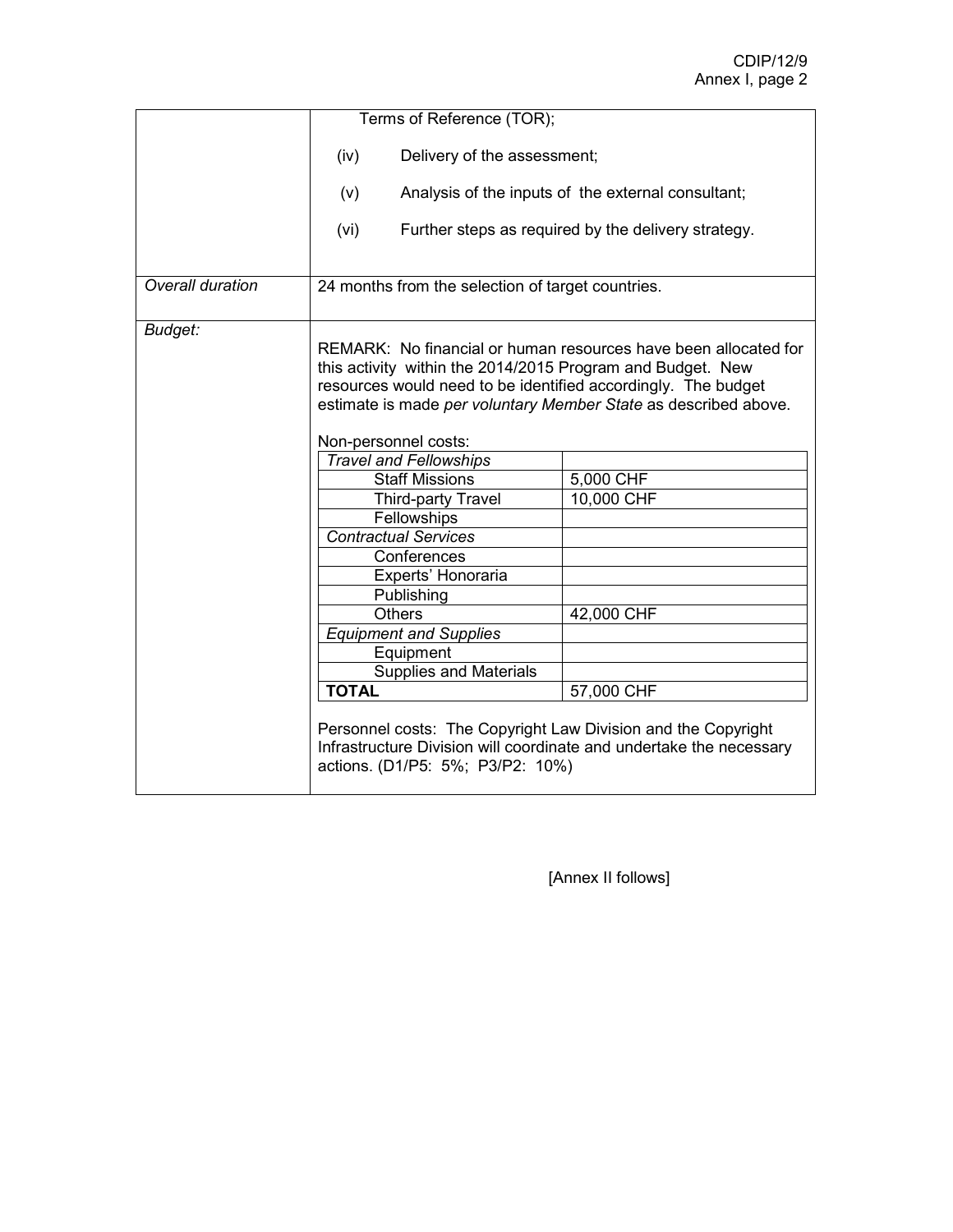| Title of<br>Activity/Initiative                                           | Applicability of Open Licensing to E&R Resources produced by<br>International Organizations                                                                                                                                                                                                                                                                                                                                                                                                                                                                                                                                                                                                                            |  |
|---------------------------------------------------------------------------|------------------------------------------------------------------------------------------------------------------------------------------------------------------------------------------------------------------------------------------------------------------------------------------------------------------------------------------------------------------------------------------------------------------------------------------------------------------------------------------------------------------------------------------------------------------------------------------------------------------------------------------------------------------------------------------------------------------------|--|
| <b>Brief description of</b><br>the Activity/Initiative                    | Many international organizations have recognized the importance of<br>taking advantage of the opportunities arising from the growth of ICTs<br>and reach a broader global audience especially in developing<br>countries. Indeed, they create, collect and hold substantial amounts<br>of information, and wish to facilitate the creation of an environment<br>promoting creative and innovative activities, provide stimulus to<br>knowledge and enable the public, both professional and<br>non-professional, to obtain easy access to data and research funded<br>by them.                                                                                                                                         |  |
|                                                                           | In this context, WIPO and 13 other intergovernmental organizations<br>(IGOs) have been engaged in a working group since 2010 in order<br>to harmonize their licenses policies for the distribution of their<br>copyright content. WIPO coordinated the discussion and lead the<br>drafting exercise in the Working Group. A decision was made to<br>seek collaboration with Creative Commons (CC) in order to create<br>an IGO-tailored CC license by adopting a new ported license. The<br>final draft of the CC IGO license was discussed within the Working<br>Group and it is currently entering the phase of implementation by the<br>participants and potentially also by other IGOs.                            |  |
|                                                                           | The goal of the activity is to facilitate on demand assistance on the<br>implementation of copyright policies of IGOs deciding to use the new<br>CC IGO license. At the request of participating IGOs the<br>consultative working group would remain active in order to follow<br>and guide the implementation process. WIPO has been requested<br>to keep its function of coordinator and facilitator of such process.<br>This role entails an important engagement both in terms human and<br>financial resources. Activities that WIPO might undertake could<br>include: research, preparation of working documents, legal drafting,<br>knowledge sharing, maintenance of a wiki, and organization of<br>trainings. |  |
| <b>Target Beneficiaries</b>                                               | Member States; international organizations; education and research<br>institutions; and civil society.                                                                                                                                                                                                                                                                                                                                                                                                                                                                                                                                                                                                                 |  |
| Key WIPO Sectors<br><b>Involved and Links to</b><br><b>WIPO Programs:</b> | Office of the Legal Counsel, Communications Division, and<br>Copyright Law Division.<br>This activity/initiative links to a number of WIPO Strategic Goals<br>including Goal III - Facilitating the use of IP for development; Goal<br>VI - International cooperation in building respect for IP; and<br>Goal VII - Addressing IP in relation to global policy issues.                                                                                                                                                                                                                                                                                                                                                 |  |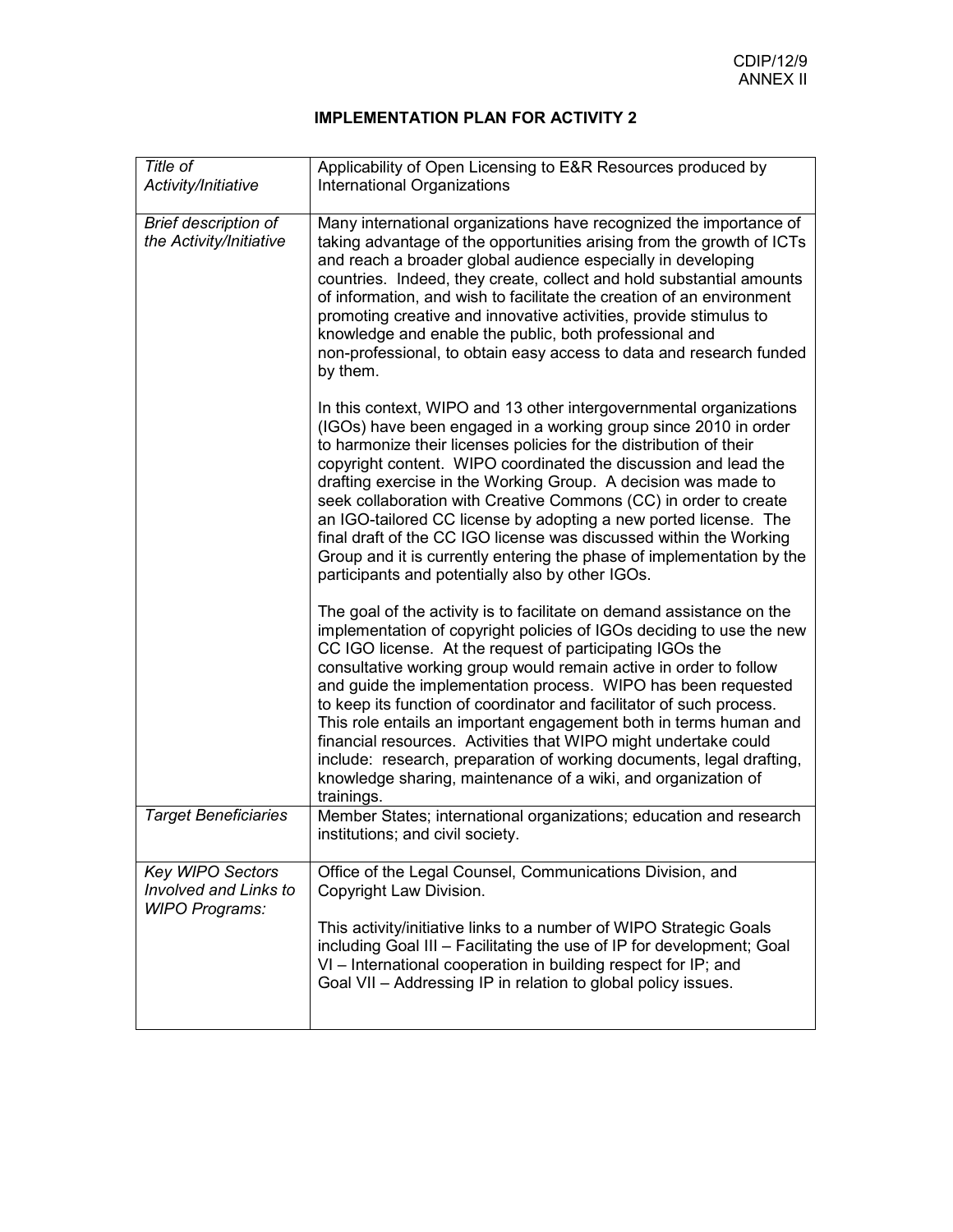| Steps:           | Make an inventory of categories of copyright material<br>(a)<br>produced, owned and distributed by IGOs;                                                                                                                                                                                                                                                                                                                                                                                                                                                               |                                                                                                       |  |
|------------------|------------------------------------------------------------------------------------------------------------------------------------------------------------------------------------------------------------------------------------------------------------------------------------------------------------------------------------------------------------------------------------------------------------------------------------------------------------------------------------------------------------------------------------------------------------------------|-------------------------------------------------------------------------------------------------------|--|
|                  | Identify the categories of copyright material to be distributed<br>(b)<br>under the IGO CC License;                                                                                                                                                                                                                                                                                                                                                                                                                                                                    |                                                                                                       |  |
|                  | Establish a WIPO copyright policy implementing the CC IGO<br>(c)<br>License;                                                                                                                                                                                                                                                                                                                                                                                                                                                                                           |                                                                                                       |  |
|                  | Upon request advise other IGOs on WIPO experience in<br>(d)<br>implementing its copyright policy;                                                                                                                                                                                                                                                                                                                                                                                                                                                                      |                                                                                                       |  |
|                  | (e)<br>best practices among participating IGOs;                                                                                                                                                                                                                                                                                                                                                                                                                                                                                                                        | Maintain an ongoing debate and exchange of experiences and                                            |  |
|                  | (f)                                                                                                                                                                                                                                                                                                                                                                                                                                                                                                                                                                    | Raise awareness of the terms and implications of the use of<br>the CC IGO License among stakeholders. |  |
| Overall duration | 24 months                                                                                                                                                                                                                                                                                                                                                                                                                                                                                                                                                              |                                                                                                       |  |
| Budget:          | REMARK: No specific financial or human resources have been<br>allocated for this activity within the 2014/2015 Program and Budget.<br>New resources would need to be identified accordingly.<br>Non-personnel costs:<br><b>Travel and Fellowships</b><br>20,000 CHF<br><b>Staff Missions</b><br><b>Third-party Travel</b><br>Fellowships<br><b>Contractual Services</b><br>Conferences<br>Experts' Honoraria<br>Publishing<br><b>Others</b><br>10,000 CHF<br><b>Equipment and Supplies</b><br>Equipment<br><b>Supplies and Materials</b><br><b>TOTAL</b><br>30,000 CHF |                                                                                                       |  |
|                  | Personnel costs: The Office of the Legal Counsel, the Copyright<br>Law Division and the Communications Division, when necessary,<br>will coordinate and undertake the necessary actions. (D1/P5: 10%;<br>P3/P2: 20%)                                                                                                                                                                                                                                                                                                                                                   |                                                                                                       |  |

[Annex III follows]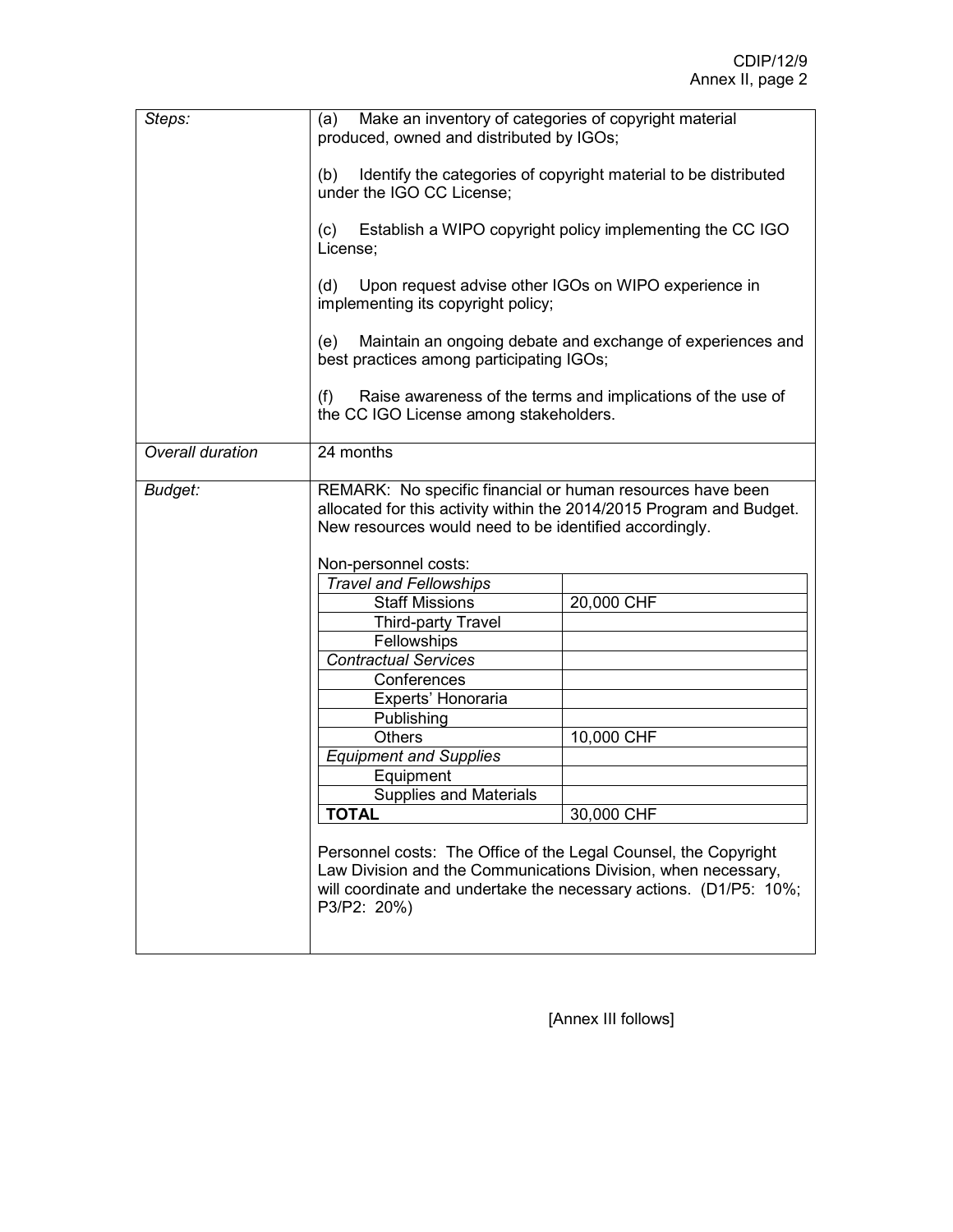| Title of<br>Activity/Initiative                        | Development of a Training Module on Licensing and Open Source<br>Software Development                                                                                                                                                                                                                                                                                                           |  |  |
|--------------------------------------------------------|-------------------------------------------------------------------------------------------------------------------------------------------------------------------------------------------------------------------------------------------------------------------------------------------------------------------------------------------------------------------------------------------------|--|--|
|                                                        |                                                                                                                                                                                                                                                                                                                                                                                                 |  |  |
| <b>Brief description of</b><br>the Activity/Initiative | The objective of this activity is to develop a training module on IP<br>issues related to software licensing that could be used by the WIPO<br>Academy and other units providing training and capacity building. A<br>dedicated training module would facilitate useful information about<br>alternative strategies of software development as well as their<br>related costs and implications. |  |  |
|                                                        | This activity would:                                                                                                                                                                                                                                                                                                                                                                            |  |  |
|                                                        | Enhance awareness of the possibilities and implications<br>(a)<br>of proprietary and open source software;<br>Create useful sources of information including concrete<br>(b)<br>examples and bibliography on software licensing, whether<br>proprietary or open source, with special emphasis on the<br>needs of developing countries.                                                          |  |  |
|                                                        | The development of this training module and related material would<br>be undertaken by two external consultants with recognized expertise<br>on the topic, ideally with specific knowledge of both proprietary and<br>open source software.                                                                                                                                                     |  |  |
| <b>Target Beneficiaries</b>                            | Member States; education and research institutions; and civil<br>society.                                                                                                                                                                                                                                                                                                                       |  |  |
| Key WIPO Sectors                                       | Copyright Law Division and WIPO Academy.                                                                                                                                                                                                                                                                                                                                                        |  |  |
| <b>Involved and Links to</b><br><b>WIPO Programs:</b>  | This activity/initiative links to a number of WIPO Strategic Goals,<br>including Goal III - Facilitating the use of IP for development; and<br>Goal V - World reference source of IP information and analysis.                                                                                                                                                                                  |  |  |
| Steps and calendar                                     | Identification of two qualified external consultants<br>(a)<br>with extensive knowledge on open source and/or<br>proprietary software licensing;                                                                                                                                                                                                                                                |  |  |
|                                                        | (b)<br>Agreement on SSAs and TORs;                                                                                                                                                                                                                                                                                                                                                              |  |  |
|                                                        | Drafting of the training module;<br>(c)                                                                                                                                                                                                                                                                                                                                                         |  |  |
|                                                        | Review the module for approval or amendment;<br>(d)                                                                                                                                                                                                                                                                                                                                             |  |  |
|                                                        | Publication and release of the module;<br>(e)                                                                                                                                                                                                                                                                                                                                                   |  |  |
|                                                        | (f)<br>Launch and insertion of the module in trainings and<br>other programs.                                                                                                                                                                                                                                                                                                                   |  |  |
| Overall duration                                       | 12 months                                                                                                                                                                                                                                                                                                                                                                                       |  |  |
| Budget:                                                | REMARK: No financial or human resources have been allocated for                                                                                                                                                                                                                                                                                                                                 |  |  |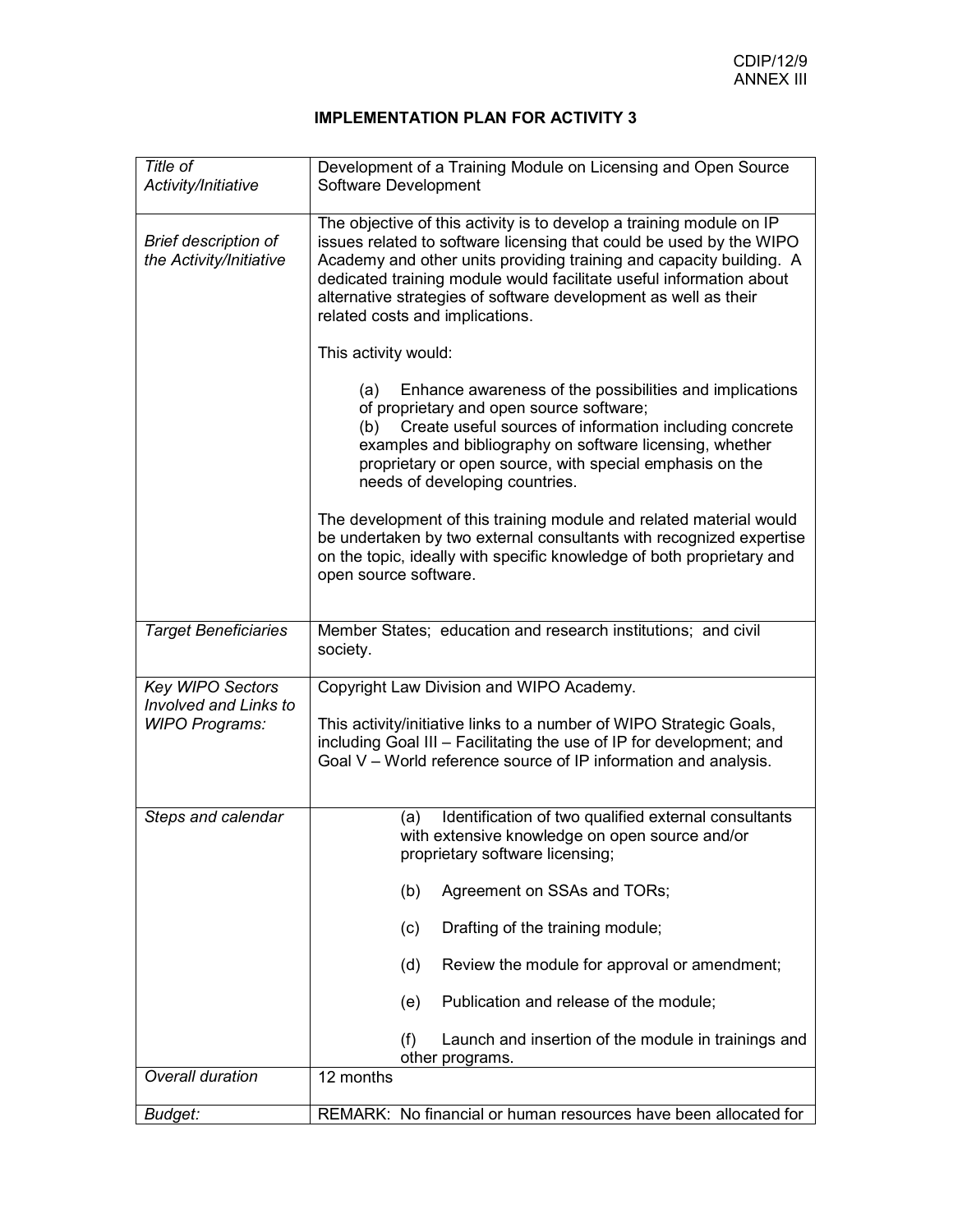| this activity within the 2014/2015 Program and Budget. New<br>resources would need to be identified accordingly.                                    |            |  |
|-----------------------------------------------------------------------------------------------------------------------------------------------------|------------|--|
| Non-personnel costs:                                                                                                                                |            |  |
| <b>Travel and Fellowships</b>                                                                                                                       |            |  |
| <b>Staff Missions</b>                                                                                                                               |            |  |
| Third-party Travel                                                                                                                                  |            |  |
| <b>Fellowships</b>                                                                                                                                  |            |  |
| <b>Contractual Services</b>                                                                                                                         |            |  |
| Conferences                                                                                                                                         |            |  |
| Experts' Honoraria                                                                                                                                  | 30,000 CHF |  |
| Publishing                                                                                                                                          | 20,000 CHF |  |
| <b>Others</b>                                                                                                                                       |            |  |
| <b>Equipment and Supplies</b>                                                                                                                       |            |  |
| Equipment                                                                                                                                           |            |  |
| Supplies and Materials                                                                                                                              |            |  |
| <b>TOTAL</b>                                                                                                                                        | 50,000 CHF |  |
| Personnel costs: The Copyright Law Division and the WIPO<br>Academy will coordinate and undertake the necessary actions.<br>(D1/P5: 5%; P3/P2: 10%) |            |  |

[Annex IV follows]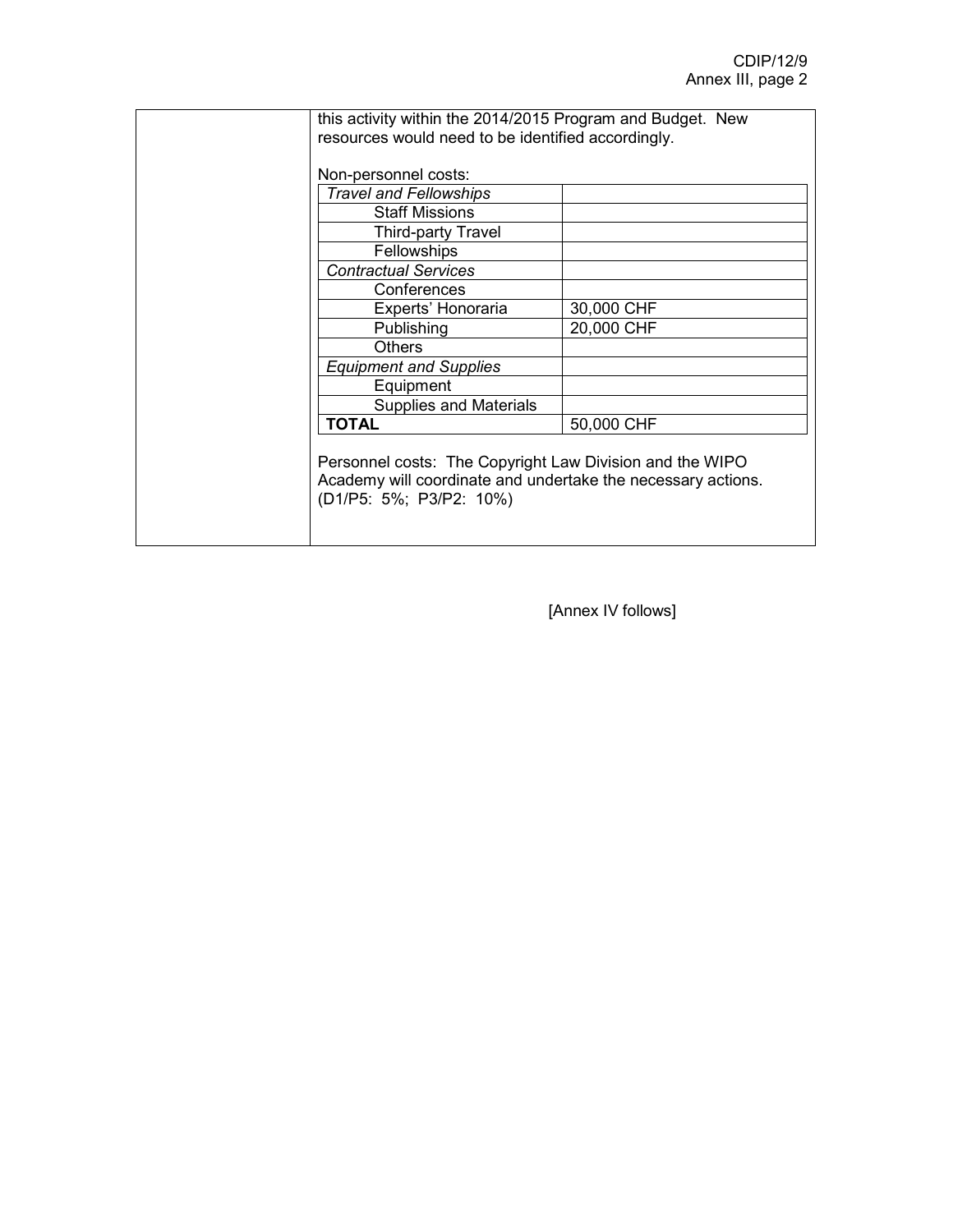| Title of<br>Activity/Initiative                                           | Integrating Open Source Licensing in WIPO Copyright-Related<br><b>Courses and Training Programs</b>                                                                                                                                                                                       |            |  |
|---------------------------------------------------------------------------|-------------------------------------------------------------------------------------------------------------------------------------------------------------------------------------------------------------------------------------------------------------------------------------------|------------|--|
| Brief description of<br>the Activity/Initiative                           | WIPO offers a number of trainings on copyright in the context of its<br>general courses, advanced courses and executive programs.                                                                                                                                                         |            |  |
|                                                                           | In order to raise the awareness of open source software<br>development in the context of the broader copyright system, it is<br>important that programs on copyright licensing and related topics<br>specifically incorporate this topic.                                                 |            |  |
|                                                                           | Additionally, experts on software licensing could be invited and<br>included in suitable programs.                                                                                                                                                                                        |            |  |
| <b>Target Beneficiaries</b>                                               | Member States; private sector; education and research institutions;<br>IP researchers; civil society organizations.                                                                                                                                                                       |            |  |
| Key WIPO Sectors<br><b>Involved and Links to</b><br><b>WIPO Programs:</b> | Copyright Law Division and WIPO Academy.<br>This activity/initiative links to a number of WIPO Strategic Goals,<br>including Goal III - Facilitating the use of IP for development; and<br>Goal V – World reference source of IP information and analysis.                                |            |  |
| Steps and calendar                                                        | Identification of suitable programs for the inclusion<br>(a)<br>of the target topic;<br>Inclusion of specific topics in training programs and<br>(b)<br>events;<br>Once the training module, described in Activity III,<br>(C)<br>is completed, insert it in the online course offerings. |            |  |
| Overall duration                                                          | 24 months                                                                                                                                                                                                                                                                                 |            |  |
| Budget:                                                                   | REMARK: No financial or human resources have been allocated for<br>this activity within the 2014/2015 Program and Budget. New<br>resources would need to be identified accordingly.                                                                                                       |            |  |
|                                                                           | Non-personnel costs:                                                                                                                                                                                                                                                                      |            |  |
|                                                                           | <b>Travel and Fellowships</b>                                                                                                                                                                                                                                                             |            |  |
|                                                                           | <b>Staff Missions</b>                                                                                                                                                                                                                                                                     | 10,000 CHF |  |
|                                                                           | Third-party Travel                                                                                                                                                                                                                                                                        | 30,000 CHF |  |
|                                                                           | Fellowships                                                                                                                                                                                                                                                                               |            |  |
|                                                                           | <b>Contractual Services</b>                                                                                                                                                                                                                                                               |            |  |
|                                                                           | Conferences                                                                                                                                                                                                                                                                               |            |  |
|                                                                           | Experts' Honoraria                                                                                                                                                                                                                                                                        |            |  |
|                                                                           | Publishing                                                                                                                                                                                                                                                                                |            |  |
|                                                                           | <b>Others</b>                                                                                                                                                                                                                                                                             |            |  |
|                                                                           | <b>Equipment and Supplies</b>                                                                                                                                                                                                                                                             |            |  |
|                                                                           | Equipment                                                                                                                                                                                                                                                                                 |            |  |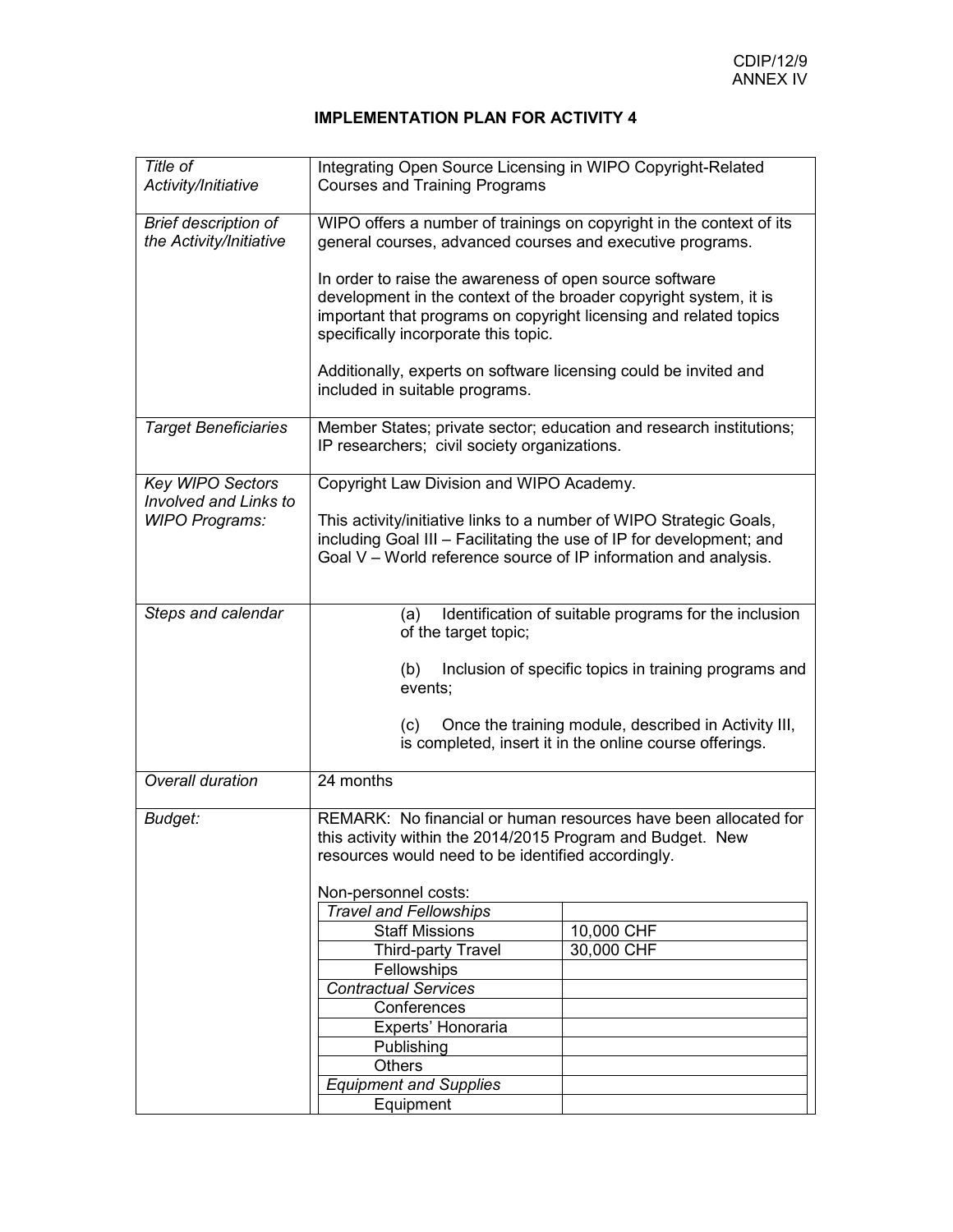| <b>Supplies and Materials</b>                                                                                                                       |            |
|-----------------------------------------------------------------------------------------------------------------------------------------------------|------------|
| <b>TOTAL</b>                                                                                                                                        | 40,000 CHF |
| Personnel costs: The Copyright Law Division and the WIPO<br>Academy will coordinate and undertake the necessary actions.<br>(D1/P5: 5%; P3/P2: 10%) |            |

[Annex V follows]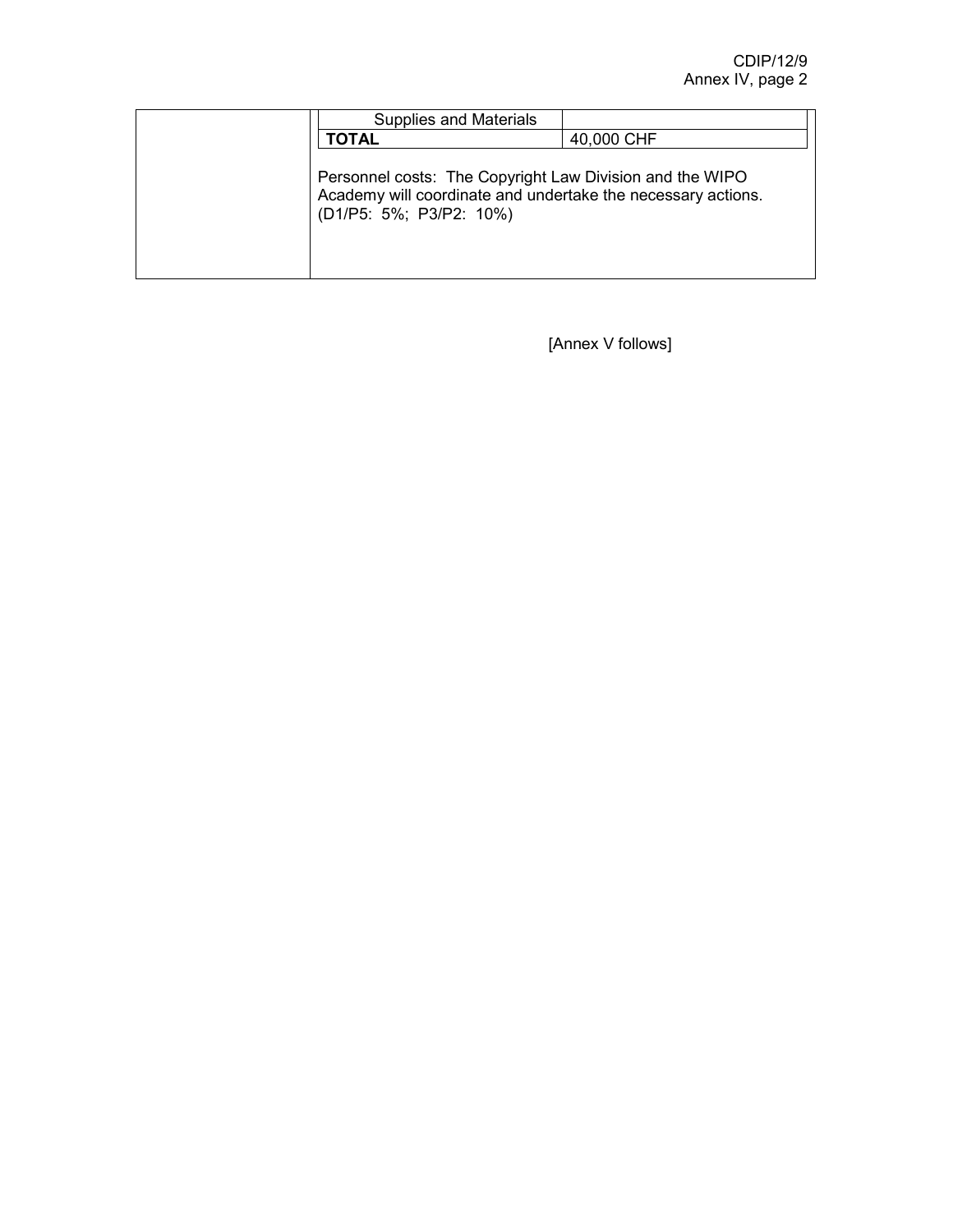| Title of<br>Activity/Initiative                                           | Development of Model Copyright Policies and Legal Provisions for<br>Different Copyright Approaches to Public Sector Information                                                                                                                                                                                                                                                                            |  |  |
|---------------------------------------------------------------------------|------------------------------------------------------------------------------------------------------------------------------------------------------------------------------------------------------------------------------------------------------------------------------------------------------------------------------------------------------------------------------------------------------------|--|--|
| <b>Brief description of</b><br>the Activity/Initiative                    | Member States have approached the question of copyright policy to<br>be applied to Public Sector Information (PSI) in different ways. In<br>light of the growing interest shown by governments and<br>stakeholders, WIPO could be required to provide information and<br>legal assistance on matters related to copyright and PSI.<br>Model provisions and material useful in providing legislative advice |  |  |
|                                                                           | would be produced to address requests of Member States. This<br>material would include and explain implications of legislative options<br>in the context of the two major legal systems, i.e. civil and common<br>law. Two external consultants, one expert in each legal system,<br>would work jointly to prepare the material.                                                                           |  |  |
| <b>Target Beneficiaries</b>                                               | Member States; and civil society.                                                                                                                                                                                                                                                                                                                                                                          |  |  |
| Key WIPO Sectors<br><b>Involved and Links to</b><br><b>WIPO Programs:</b> | <b>Copyright Law Division</b><br>This activity/initiative links to a number of WIPO's Strategic Goals,<br>including Goal I - Balanced evolution of the international normative<br>framework for IP; Goal III - Facilitating the use of IP for<br>development; and Goal V - World Reference Source of IP<br>information and analysis                                                                        |  |  |
| Steps and calendar                                                        | Identification of two qualified external consultants<br>(a)<br>with extensive knowledge on Public Sector Information;                                                                                                                                                                                                                                                                                      |  |  |
|                                                                           | (b)<br>Agreement on SSAs and TORs;                                                                                                                                                                                                                                                                                                                                                                         |  |  |
|                                                                           | Draft of the information material and model<br>(c)<br>provisions;                                                                                                                                                                                                                                                                                                                                          |  |  |
|                                                                           | Review the material for approval or amendment.<br>(d)                                                                                                                                                                                                                                                                                                                                                      |  |  |
| Overall duration                                                          | 12 months                                                                                                                                                                                                                                                                                                                                                                                                  |  |  |
| Budget:                                                                   | REMARK: No financial or human resources have been allocated for<br>this activity within the 2014/2015 Program and Budget. New<br>resources would need to be identified accordingly.                                                                                                                                                                                                                        |  |  |
|                                                                           | Non-personnel costs:<br><b>Travel and Fellowships</b>                                                                                                                                                                                                                                                                                                                                                      |  |  |
|                                                                           | <b>Staff Missions</b>                                                                                                                                                                                                                                                                                                                                                                                      |  |  |
|                                                                           | Third-party Travel                                                                                                                                                                                                                                                                                                                                                                                         |  |  |
|                                                                           | Fellowships<br><b>Contractual Services</b>                                                                                                                                                                                                                                                                                                                                                                 |  |  |
|                                                                           | Conferences                                                                                                                                                                                                                                                                                                                                                                                                |  |  |
|                                                                           | 30,000 CHF<br>Experts' Honoraria                                                                                                                                                                                                                                                                                                                                                                           |  |  |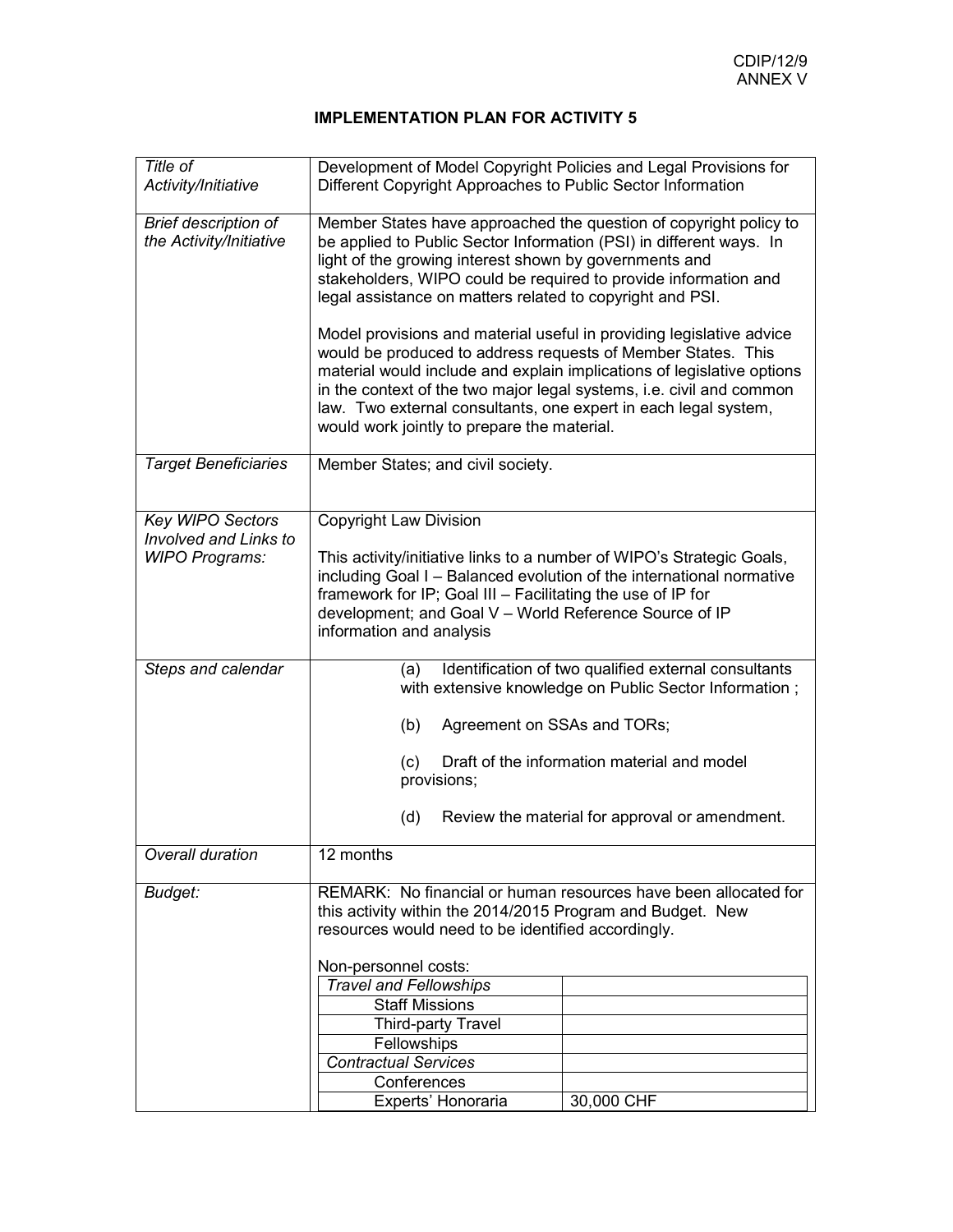| Publishing                                                                                                               |            |
|--------------------------------------------------------------------------------------------------------------------------|------------|
| <b>Others</b>                                                                                                            |            |
| <b>Equipment and Supplies</b>                                                                                            |            |
| Equipment                                                                                                                |            |
| <b>Supplies and Materials</b>                                                                                            |            |
| <b>TOTAL</b>                                                                                                             | 30,000 CHF |
| Personnel costs: Copyright Law Division will coordinate and<br>undertake the necessary actions. (D1/P5: 10%; P3/P2: 15%) |            |

[Annex VI follows]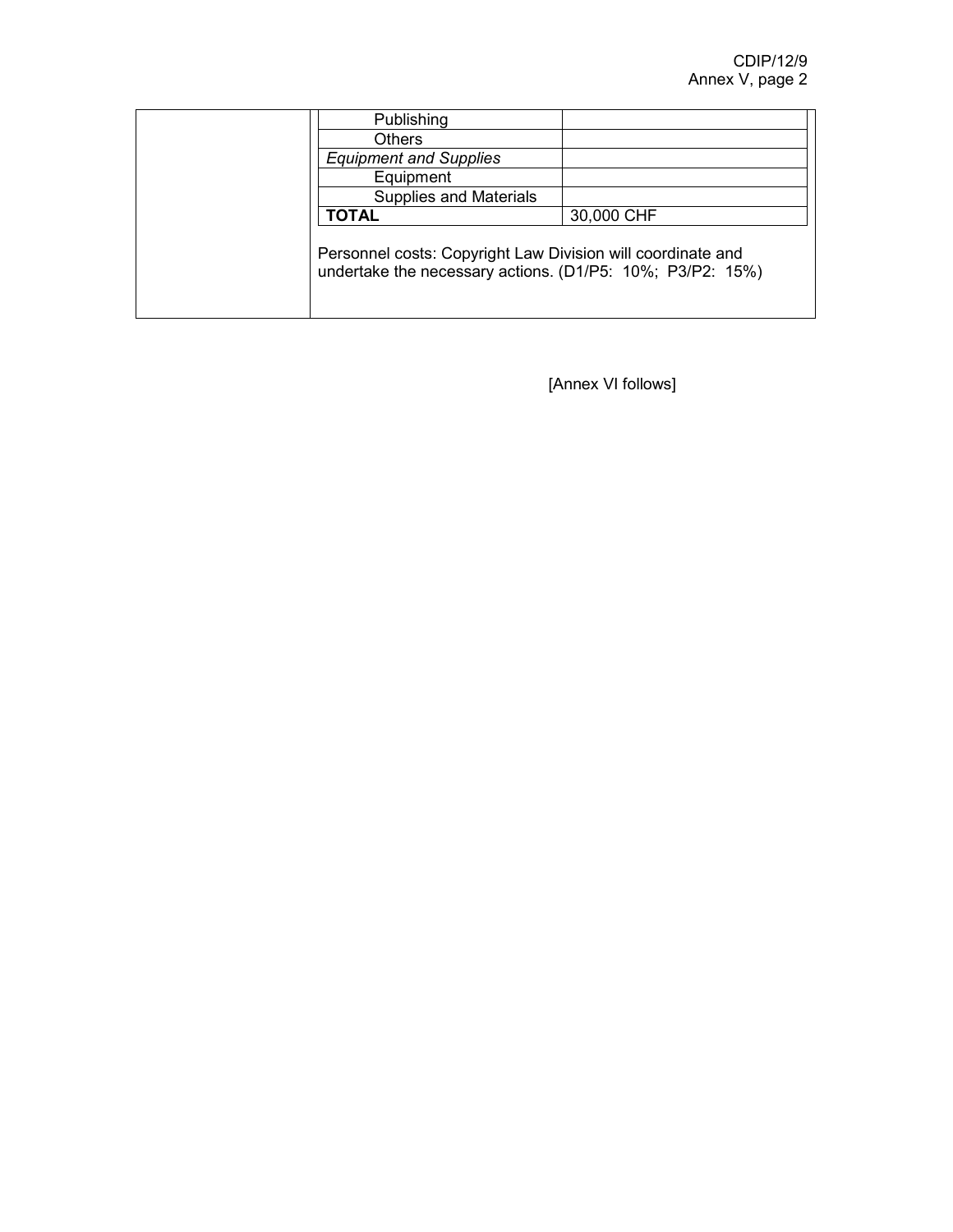| Title of<br>Activity/Initiative                                                  | International Conference for Least-Developed Countries (LDCs) on<br>Copyright and the Management of Public Sector Information                                                                                                                                                                                                                                            |                           |  |
|----------------------------------------------------------------------------------|--------------------------------------------------------------------------------------------------------------------------------------------------------------------------------------------------------------------------------------------------------------------------------------------------------------------------------------------------------------------------|---------------------------|--|
| Brief description of<br>the Activity/Initiative                                  | This activity will consist of a global meeting aimed at raising<br>awareness of selected LDCs on topics related to Public Sector<br>Information and copyright. The meeting would also facilitate a forum<br>for discussion and sharing of existing policies implemented by<br>Member States.                                                                             |                           |  |
|                                                                                  | The meeting would be tailored to best meet LDC objectives;<br>therefore the participation of a number of LDC representatives would<br>be financed by WIPO.                                                                                                                                                                                                               |                           |  |
| <b>Target Beneficiaries</b>                                                      | Member States, especially LDCs; and civil society.                                                                                                                                                                                                                                                                                                                       |                           |  |
| <b>Key WIPO Sectors</b><br><b>Involved and Links to</b><br><b>WIPO Programs:</b> | Copyright Law Division and Division for Least-Developed Countries<br>This activity/initiative links to a number of WIPO's Strategic Goals,<br>including Goal I - Balanced evolution of the international normative<br>framework for IP; Goal III - Facilitating the use of IP for<br>development; and Goal V - World Reference Source of IP<br>information and analysis. |                           |  |
| Steps and calendar                                                               | Agreement on venue, budget, dates, host country<br>(a)<br>and invited participants;<br>(b)<br>Draft program and selection of speakers;<br>Preparation of papers and material;<br>(c)<br>(d)<br>Create a dedicated webpage;                                                                                                                                               |                           |  |
| Overall duration                                                                 | Nine months                                                                                                                                                                                                                                                                                                                                                              |                           |  |
| Budget:                                                                          | REMARK: No financial or human resources have been allocated for<br>this activity within the 2014/2015 Program and Budget. New<br>resources would need to be identified accordindly.                                                                                                                                                                                      |                           |  |
|                                                                                  | Non-personnel costs:                                                                                                                                                                                                                                                                                                                                                     |                           |  |
|                                                                                  | <b>Travel and Fellowships</b>                                                                                                                                                                                                                                                                                                                                            |                           |  |
|                                                                                  | <b>Staff Missions</b>                                                                                                                                                                                                                                                                                                                                                    | 12,000 CHF<br>130,000 CHF |  |
|                                                                                  | Third-party Travel<br>Fellowships                                                                                                                                                                                                                                                                                                                                        |                           |  |
|                                                                                  | <b>Contractual Services</b>                                                                                                                                                                                                                                                                                                                                              |                           |  |
|                                                                                  | Conferences                                                                                                                                                                                                                                                                                                                                                              | 15,000 CHF                |  |
|                                                                                  | Experts' Honoraria                                                                                                                                                                                                                                                                                                                                                       |                           |  |
|                                                                                  | Publishing                                                                                                                                                                                                                                                                                                                                                               |                           |  |
|                                                                                  | <b>Others</b>                                                                                                                                                                                                                                                                                                                                                            | 10,000 CHF                |  |
|                                                                                  | <b>Equipment and Supplies</b>                                                                                                                                                                                                                                                                                                                                            |                           |  |
|                                                                                  | Equipment                                                                                                                                                                                                                                                                                                                                                                |                           |  |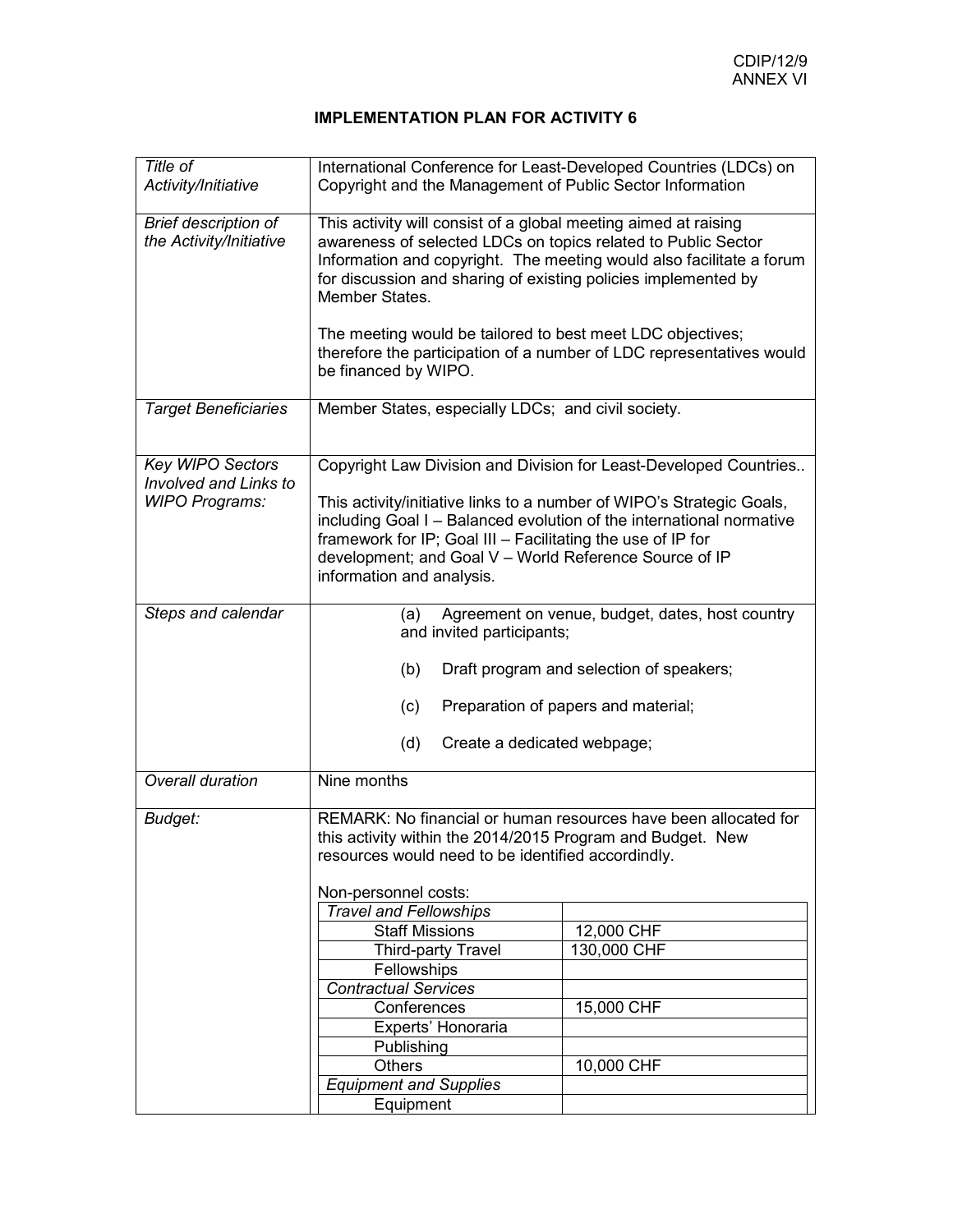| <b>Supplies and Materials</b>                                                                                                                                                 |             |
|-------------------------------------------------------------------------------------------------------------------------------------------------------------------------------|-------------|
| ΓΟΤΑΙ                                                                                                                                                                         | 167,000 CHF |
| Personnel costs: The Copyright Law Division and the Division for<br>Least-Developed Countries will coordinate and undertake the<br>necessary actions. (D1/P5: 5%; P3/P2: 15%) |             |

[Appendix follows]